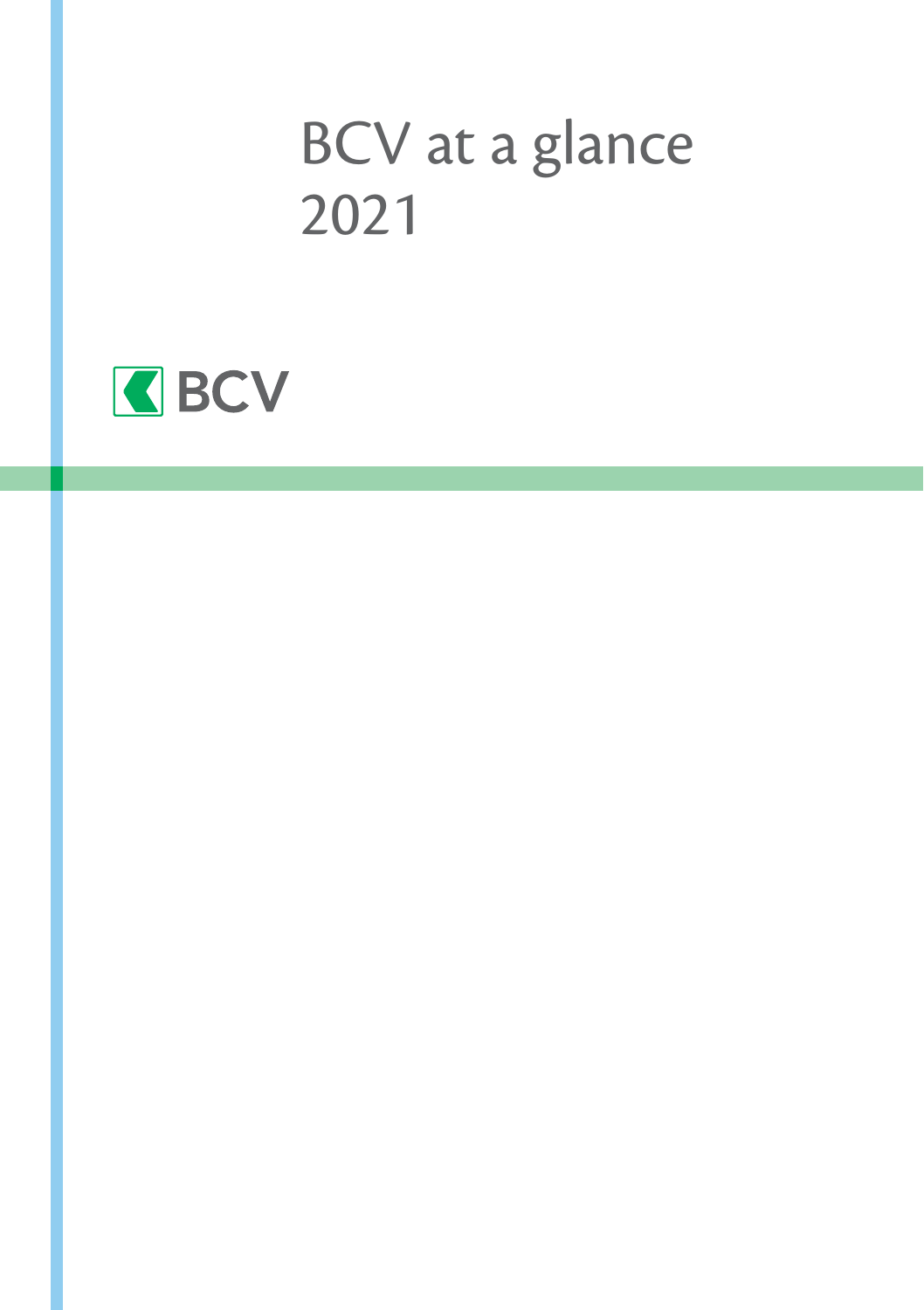## BCV at a glance

## Key figures

| (in CHF millions)       | 2021   | 2020   | Change as % |
|-------------------------|--------|--------|-------------|
| Total assets            | 55952  | 53186  | $+5$        |
| Total income            | 1005   | 945    | + 6         |
| Operating profit        | 429    | 373    | + 15        |
| Net profit              | 379    | 331    | + 14        |
| Assets under management | 112887 | 103159 | $+9$        |

### Ratios

| Cost/income ratio <sup>1</sup> | 56.7% | 58.7% |  |
|--------------------------------|-------|-------|--|
| <b>ROE</b>                     | 10.7% | 9.3%  |  |
| Tier 1 capital ratio           | 172%  | 17.7% |  |
| Total capital ratio            | 173%  | 17.8% |  |

1 Excluding goodwill amortization and write-downs

## 2021 highlights

### The local economy is back on a firm track

- Vaud Canton's GDP grew 4.5% and unemployment fell from 4.9% to 3.7% over the course of the year.<sup>2</sup>
- The economic upswing was broad, with just a few sectors still experiencing pandemic-related headwinds.
- The recovery helped push up volumes in nearly all of our business lines.

### We posted record financial results

- Our revenues increased 6% to just over CHF 1bn.
- Operating profit grew 15% to CHF 429m, as we kept the rise in operating expenses under firm control.
- Net profit for the period climbed 14% to CHF 379m, the highest since 2007, corresponding to an ROE of 10.7% one of the top ROEs in our peer group.
- Given the strength of these results and our confidence going forward, the Board of Directors is recommending that shareholders approve a CHF 0.10 increase in our dividend to CHF 3.70 per share.

### Our financial solidity was reaffirmed by the two main rating agencies

- Standard & Poor's and Moody's maintained our credit ratings of AA and Aa2, respectively, each with a stable outlook.
- The rating agencies cited our diverse revenue streams as well as our strong capital base, as illustrated by our total capital ratio of 17.3% at end-2021.

### Our dividend remained unchanged

- In line with our dividend policy, in May 2021 we paid our shareholders an ordinary dividend of CHF 3.60 per share, unchanged from the prior year.
- If we include the recommended dividend for 2021 (CHF 3.70 per share), our shareholders will have received CHF 4.4bn – or 1.2 times our shareholders' equity – since 2008.

### We continued to roll out new corporate social responsibility initiatives

- We announced several new partnerships including with Romande Energie and PEIK designed to help our clients navigate the energy transition.
- We set several targets, including reducing the CO<sub>2</sub> emissions from our operations by at least 35% by 2030.
- We started backing the 42 Lausanne school of computer programming that opened in Lausanne last summer; we also became a partner of the Enterprise for Society (E4S) initiative jointly led by EPFL (Swiss Federal Institute of Technology), the University of Lausanne's Faculty of Business and Economics (HEC), and the Institute for Management Development (IMD).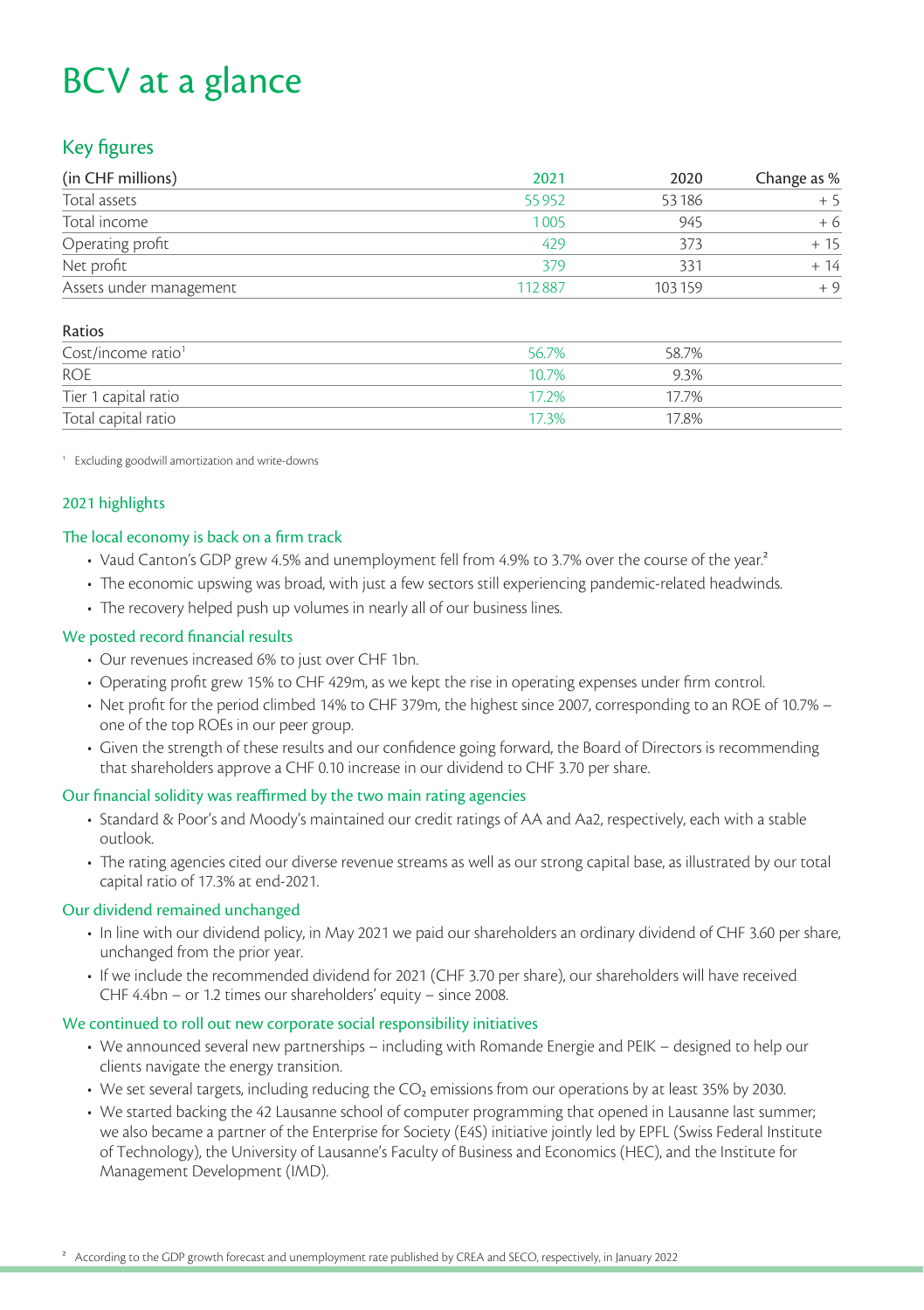## The BCV share

## Total shareholder return1 *Total shareholder return1*



1 Stockmarket performance over the period plus dividends and capital distributions

| Listed on:<br>Par value:<br>Swiss security number:<br>ISIN code: | SIX Swiss Exchange<br>CHF <sub>1</sub><br>53 175 175<br>CH0531751755 | Ticker symbols:<br>- Bloomberg: BCVN<br>- Telekurs: BCVN<br>- Reuters: BCVN.S |        |        |          |            |
|------------------------------------------------------------------|----------------------------------------------------------------------|-------------------------------------------------------------------------------|--------|--------|----------|------------|
|                                                                  |                                                                      | 2017                                                                          | 2018   | 2019   | $2020^2$ | 2021       |
| Number of shares outstanding (in thousands)                      |                                                                      | 8606                                                                          | 8606   | 8606   | 86 062   | 86 062     |
| Period-end share price (in CHF)                                  |                                                                      | 735.00                                                                        | 741.00 | 790.00 | 96.30    | 70.80      |
| Share price high/low (unadjusted, in CHF) - high                 |                                                                      | 764.50                                                                        | 823.00 | 820.00 | 101.40   | 101.60     |
|                                                                  | $-$ low                                                              | 644.00                                                                        | 688.00 | 708.00 | 67.50    | 67.30      |
| Dividend per share (in CHF)                                      |                                                                      | 23.0                                                                          | 35.0   | 36.0   | 3.60     | $3.70^{3}$ |
| Dividend yield <sup>4</sup> (as %)                               |                                                                      | 3.1                                                                           | 4.7    | 4.6    | 3.7      | 5.2        |
| Total payout (in CHF)                                            |                                                                      | $33.0^{5}$                                                                    | 35.0   | 36.0   | 3.60     | $3.70^{3}$ |
| Total payout yield <sup>4</sup> (as %)                           |                                                                      | 4.5                                                                           | 4.7    | 4.6    | 3.7      | 5.2        |

<sup>2</sup> All figures have been restated post 10-for-1 stock split of the BCV share on 28 May 2020

<sup>3</sup> Dividend to be proposed at the 2022 Shareholders' Meeting

⁴ Relative to the period-end share price

⁵ Total amount distributed to shareholders in the form of an ordinary dividend together with a distribution out of paid-in reserves

## *Share ownership structure* Share ownership structure



## *Share ownership by geographical zone* Share ownership by geographical zone

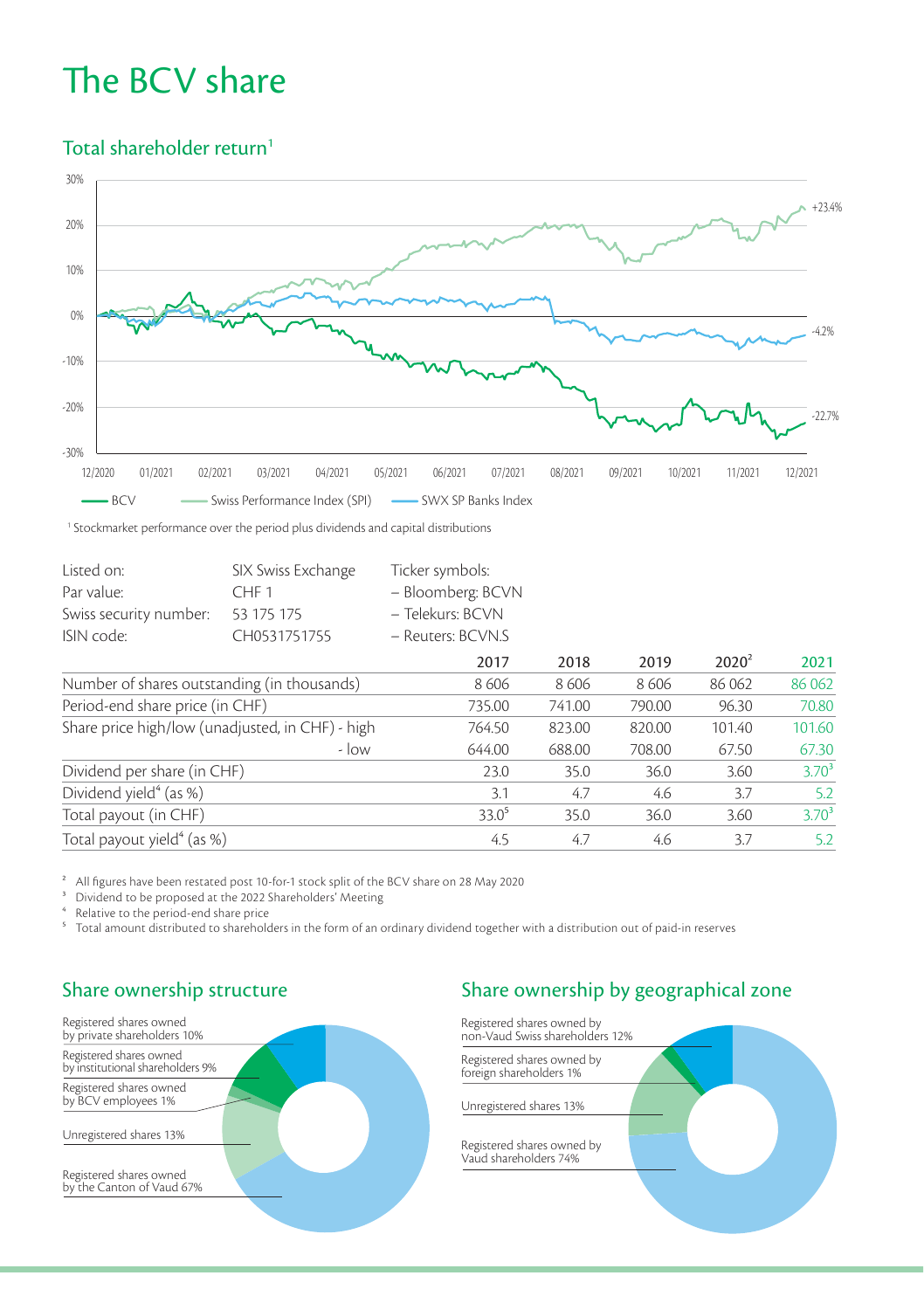## Consolidated balance sheet

| (in CHF millions)                            | 31/12/21                 | 31/12/20       | Change<br>absolute | Change<br>as % |
|----------------------------------------------|--------------------------|----------------|--------------------|----------------|
| Cash and cash equivalents                    | 12600                    | 11550          | 1050               | $\circ$        |
| Due from banks                               | 952                      | 1347           | $-395$             | $-29$          |
| Reverse repurchase agreements                | 158                      | 236            | $-78$              | $-33$          |
| Loans and advances to customers              | 6209                     | 5812           | 397                | 7              |
| Mortgage loans                               | 29373                    | 28037          | 1336               | 5              |
| Trading portfolio assets                     | 200                      | 312            | $-112$             | $-36$          |
| Positive mark-to-market values of derivative |                          |                |                    |                |
| financial instruments                        | 368                      | 321            | 47                 | 15             |
| Other financial assets at fair value         | 1212                     | 886            | 327                | 37             |
| Financial investments                        | 4287                     | 4084           | 203                | 5              |
| Accrued income and prepaid expenses          | 67                       | 87             | $-20$              | $-23$          |
| Non-consolidated holdings                    | 86                       | 69             | 17                 | 25             |
| Tangible fixed assets                        | 393                      | 412            | $-19$              | $-5$           |
| Intangible assets                            | $\Omega$                 | $\mathfrak{D}$ | $-2$               | $-100$         |
| Other assets                                 | 46                       | 31             | 15                 | 49             |
| Assets                                       | 55952                    | 53 186         | 2765               | $\mathsf S$    |
| Total subordinated assets                    | $\Omega$                 | $\Omega$       | $\Omega$           | $\mathbf 0$    |
| of which subject to mandatory conversion     |                          |                |                    |                |
| and/or conditional write-off                 | 0                        | 0              | $\mathcal{O}$      | 0              |
|                                              |                          |                |                    |                |
| Due to banks                                 | 3378                     | 2948           | 430                | 15             |
| Repurchase agreements                        | 1458                     | 2781           | $-1322$            | $-48$          |
| Customer deposits                            | 38 195                   | 35424          | 2771               | 8              |
| Trading portfolio liabilities                | $\overline{2}$           | $\mathbf{1}$   | $\Omega$           | 33             |
| Negative mark-to-market values of derivative |                          |                |                    |                |
| financial instruments                        | 273                      | 329            | $-55$              | $-17$          |
| Other financial liabilities at fair value    | 1340                     | 969            | 371                | 38             |
| Medium-term notes                            | $\overline{\mathcal{L}}$ | $\mathfrak{D}$ | $-0$               | $-15$          |
| Bonds and mortgage-backed bonds              | 7313                     | 6911           | 402                | 6              |
| Accrued expenses and deferred income         | 139                      | 145            | $-5$               | $-4$           |
| Other liabilities                            | 183                      | 75             | 108                | 144            |
| Provisions                                   | 24                       | 27             | $-3$               | $-12$          |
| Liabilities                                  | 52 308                   | 49612          | 2696               | 5              |
| Reserves for general banking risks           | 666                      | 666            | $\Omega$           | $\overline{0}$ |
| Share capital                                | 86                       | 86             | $\Omega$           | $\mathbf 0$    |
| Capital reserve                              | 36                       | 36             | $\Omega$           | $\mathbf{1}$   |
| Retained earnings                            | 2493                     | 2472           | 21                 | $\mathbf{1}$   |
| Currency translation reserve                 | $-2$                     | $-2$           | $-0$               | $-5$           |
| Own shares                                   | $-15$                    | $-15$          | $\overline{0}$     | 3              |
| Minority interests in equity                 | $\mathbf 0$              | $\Omega$       | $\Omega$           | $\mathbf{1}$   |
| Net profit                                   | 379                      | 331            | 48                 | 14             |
| of which minority interests                  | 0                        | 0              | $\mathcal{O}$      | 158            |
| Shareholders' equity                         | 3644                     | 3574           | 69                 | $\overline{2}$ |
| Total liabilities and shareholders' equity   | 55952                    | 53 186         | 2765               | 5              |
| Total subordinated liabilities               | 0                        | $\Omega$       | $\overline{0}$     | $\overline{0}$ |
| of which subject to mandatory conversion     |                          |                |                    |                |
| and/or conditional write-off                 | 0                        | 0              | $\theta$           | 0              |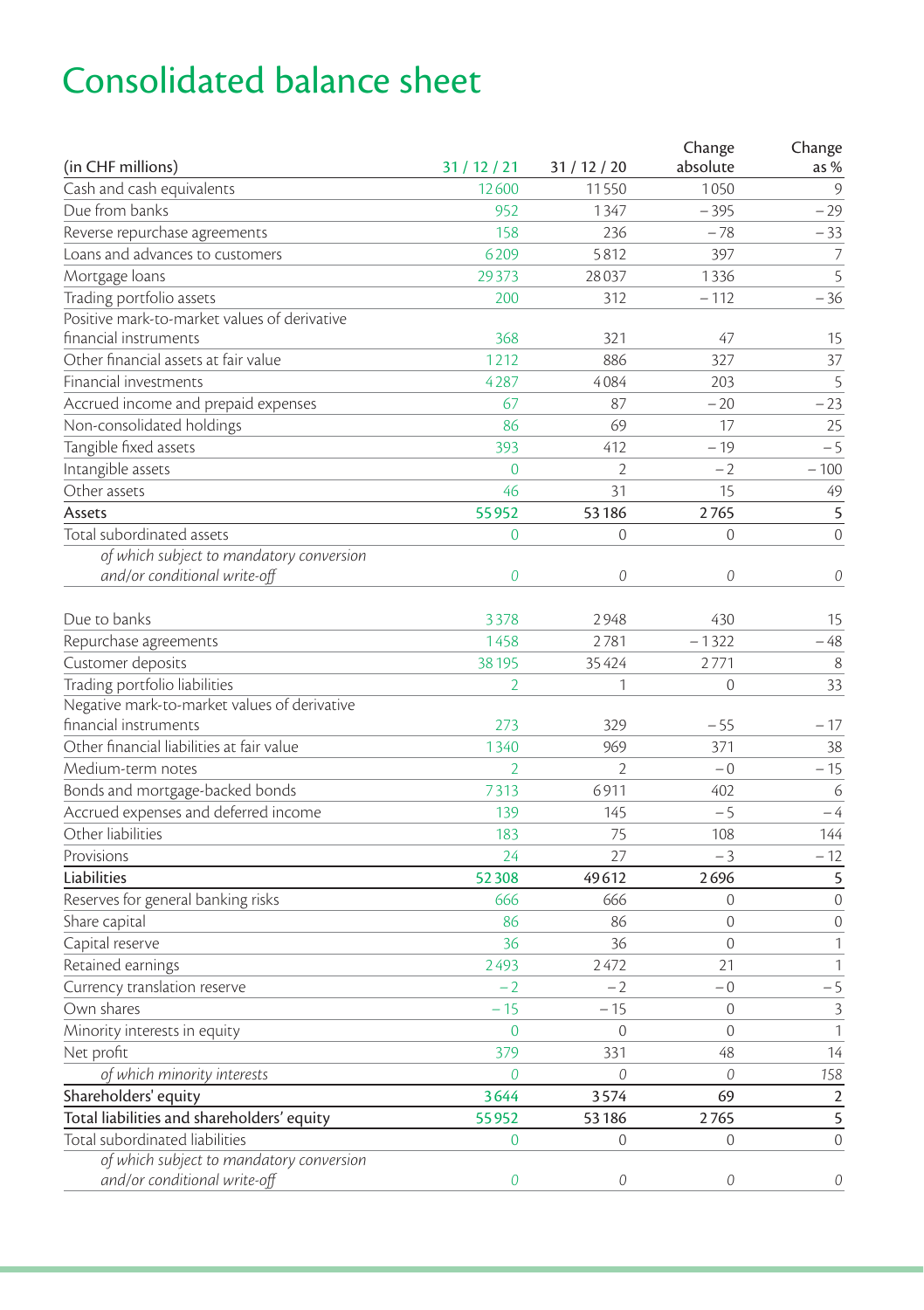## Consolidated income statement

|                                                            | 2021     | 2020     | Change   | Change         |
|------------------------------------------------------------|----------|----------|----------|----------------|
| (in CHF millions)                                          |          |          | absolute | as %           |
| Interest and discount income                               | 480.5    | 511.2    | $-30.7$  | $-6$           |
| Interest and dividend income from financial<br>investments | 18.0     | 22.6     | $-4.6$   | $-20$          |
| Interest expense                                           | $-26.0$  | $-59.4$  | $-33.4$  | $-56$          |
| Net interest income before loan impairment                 |          |          |          |                |
| charges/reversals                                          | 472.6    | 474.4    | $-1.9$   | $-0$           |
| Loan impairment charges/reversals                          | $-8.2$   | $-15.1$  | $-6.9$   | $-46$          |
| Net interest income after loan impairment                  |          |          |          |                |
| charges/reversals (NII)                                    | 464.4    | 459.4    | 5.0      | 1              |
| Fees and commissions on securities                         |          |          |          |                |
| and investment transactions                                | 312.1    | 266.6    | 45.5     | 17             |
| Fees and commissions on lending operations                 | 42.1     | 36.2     | 5.9      | 16             |
| Fees and commissions on other services                     | 67.8     | 63.0     | 4.8      | 8              |
| Fee and commission expense                                 | $-64.7$  | $-55.5$  | 9.2      | 16             |
| Net fee and commission income                              | 357.3    | 310.2    | 47.1     | 15             |
| Trading income on fixed-income instruments and             |          |          |          |                |
| equity securities                                          | 38.2     | 21.6     | 16.6     | 77             |
| Trading income on foreign currencies, banknotes,           |          |          |          |                |
| and precious metals                                        | 117.5    | 124.9    | $-7.4$   | $-6$           |
| Trading fee and commission expense                         | $-12.5$  | $-7.4$   | 5.1      | 69             |
| Net trading income and fair-value adjustments              | 143.2    | 139.2    | 4.0      | 3              |
| Gains/losses on disposals of financial investments         | 4.3      | 2.0      | 2.3      | 117            |
| Income from equity investments                             | 5.5      | 6.5      | $-1.0$   | $-16$          |
| of which other non-consolidated holdings                   | 5.5      | 6.5      | $-1.0$   | $-16$          |
| Real-estate income                                         | 7.0      | 7.1      | $-0.1$   | $-2$           |
| Miscellaneous ordinary income                              | 24.3     | 21.2     | 3.1      | 14             |
| Miscellaneous ordinary expenses                            | $-0.6$   | $-0.4$   | 0.2      | 43             |
| Other ordinary income                                      | 40.5     | 36.4     | 4.1      | 11             |
| Total income from ordinary banking operations              | 1005.4   | 945.2    | 60.2     | 6              |
|                                                            |          |          |          |                |
| Personnel costs                                            | $-349.3$ | $-339.2$ | 10.2     | 3              |
| Other operating expenses                                   | $-155.8$ | $-156.2$ | $-0.4$   | $-0$           |
| Operating expenses                                         | $-505.2$ | $-495.4$ | 9.8      | $\overline{2}$ |
| Depreciation and amortization of fixed assets and          |          |          |          |                |
| impairment on equity investments                           | $-72.0$  | $-72.1$  | $-0.1$   | $-0$           |
| Other provisions and losses                                | 0.6      | $-5.0$   | $-5.6$   | $-113$         |
| Operating profit                                           | 428.8    | 372.7    | 56.1     | 15             |
| Extraordinary income                                       | 12.6     | 4.8      | 7.8      | 161            |
| Extraordinary expenses                                     | $-0.2$   | $-0.1$   | 0.1      | 142            |
| Taxes                                                      | $-62.5$  | $-46.7$  | 15.8     | 34             |
| Net profit                                                 | 378.7    | 330.8    | 47.9     | 14             |
| Minority interests                                         | $-0.0$   | $-0.0$   | 0.0      | 158            |
| Net profit attributable to BCV shareholders                | 378.7    | 330.8    | 47.9     | 14             |
|                                                            |          |          |          |                |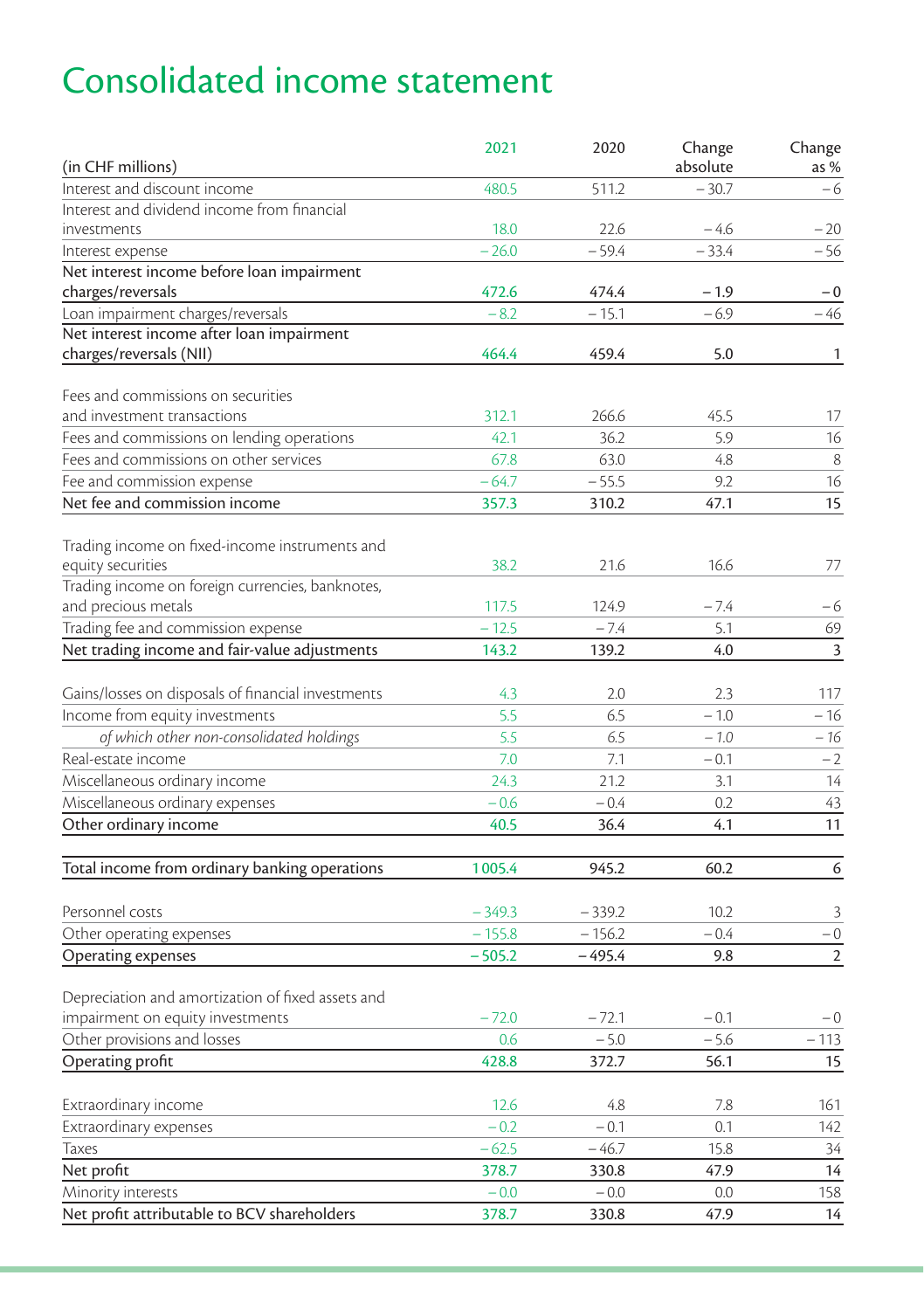## Overview of BCV

#### Our legal status

Banque Cantonale Vaudoise (BCV) was founded on 19 December 1845 by the Vaud Cantonal Parliament (Grand Conseil vaudois) as a société anonyme de droit public (i.e., a corporation organized under public law). The Canton of Vaud is BCV's majority shareholder, with 66.95% of the share capital. BCV is listed in the Vaud Commercial Register and is subject to all applicable legislation. Its legal status is defined in the Cantonal Act Governing the Organization of Banque Cantonale Vaudoise (LBCV) of 20 June 1995, as amended on 25 June 2002, 30 January 2007, 2 March 2010 and 8 December 2020. BCV's commitments are not underwritten by the Canton. However, customer deposits are covered by a nationwide system of investor protection concerning Swiss banks and securities dealers. This system insures deposits of up to CHF 100,000 per person and per bank.

#### Our core businesses

With revenues of CHE 10bn in 2021 and total assets of CHF 55.9bn, we rank among Switzerland's top five universal banks by assets. BCV is the country's second-largest cantonal bank and the largest bank in Vaud, with a network of nearly 60 staffed branches and more than 210 ATMs throughout the Canton. The Bank's organization is based on four client-oriented divisions: Retail Banking, Private Banking, Corporate Banking, and Asset Management & Trading. We offer a comprehensive range of financial services to all client segments. BCV Group had 1,932 full-time-equivalent employees at 31 December 2021. At that date, in addition to the parent company, BCV Group comprised a private bank, Piguet Galland & Cie SA, and two fund management firms, Gérifonds SA and GEP SA (Société pour la gestion de placements collectifs).

#### Our missions

Pursuant to Article 4 of the LBCV, BCV's corporate mandate is to offer a comprehensive range of banking services to the local community and to contribute to the development of all sectors of the Vaud economy and to the financing of the Canton's public-sector institutions and entities. Also, as part of our community focus, we provide mortgage financing in Vaud. The law also stipulates that BCV is to be guided by the principles of economically, environmentally and socially sustainable development. More generally, our missions are to create value for our shareholders and clients, to be a benchmark employer, and to be a good corporate citizen.

#### Our strategy

In 2019, we defined a new strategic phase – *vista* – that builds on those we have been implementing for more than ten years. This phase aims to maintain the positive trend that the Bank's business lines have been experiencing over the past few years. It is also designed to position the Bank to respond to the main challenges we will face in the coming years, such as heightened competition, persistently low interest rates, advancements in digital technology, and ever-changing customer needs.

For the business lines, we are targeting:

- Above-market growth in asset management, SMEs, and onshore private banking;
- At least market growth in retail banking;
- A focus on the profitability of our commodities trade finance and large corporates businesses;
- Continued development of our other business lines.

We have identified several strategic focus areas that will enable us to meet future challenges. These goals include:

- Continuing to improve our service quality along the entire value chain to create an even better customer experience;
- Enhancing our distribution channels (branches, digital services, and call centers) to give customers an integrated multichannel experience;
- Capturing more of the cross-selling potential inherent in our universal bank business model;
- Implementing operational improvements through targeted measures;
- Increasing our attractiveness as an employer and fostering continuous skills development among our employees;
- Sharpening our focus on corporate social responsibility (CSR) measures, including a wider range of sustainable banking products, socially responsible investment options, and mortgage solutions.

The Group aims to achieve sustainable growth, with revenues and operating profit trending along the same lines as in recent years. We are targeting a cost/income ratio of 57%–59% and a CET1 ratio of at least 13%; our ROE target based on this minimum target CET1 ratio is now 13.5%–14.5%. These targets should be viewed from a long-term perspective.

In line with the approach adopted over the last decade, BCV decided in early 2018 to extend its dividend policy for another five years beginning with the 2018 reporting period. Following the reduction in our tax expense due to the implementation of Vaud Canton's corporate tax reform, the Bank intends to pay an ordinary dividend of CHF 3.40–3.80 per share (adjusted for the 10-for-1 stock split on 28 May 2020), barring significant changes in the economic or regulatory environment or in the Bank's situation.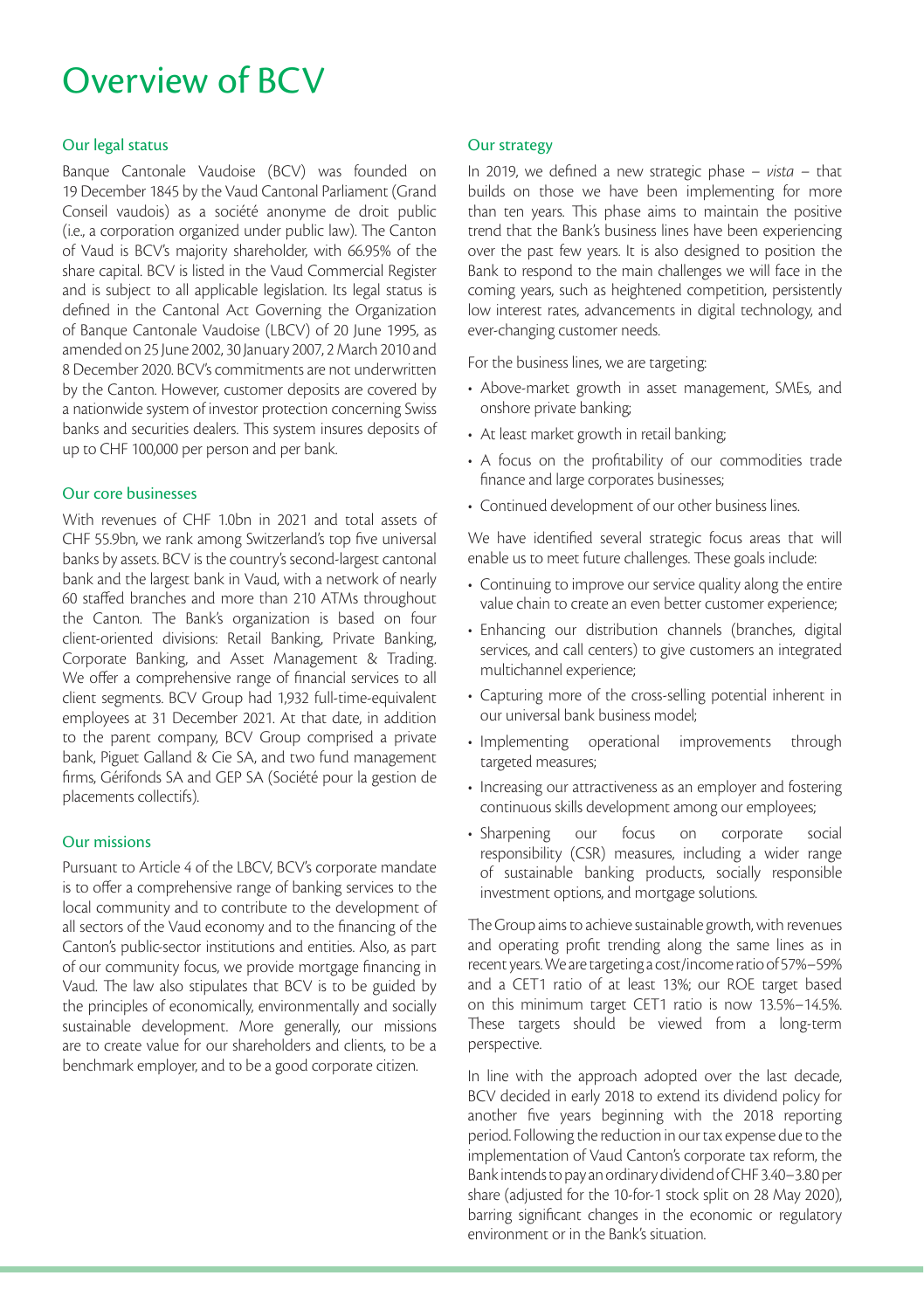## Key figures – 5-year overview

| Balance sheet (in CHF millions)                                               | 2017    | 2018                                                             | 2019           | 2020    | 2021        |
|-------------------------------------------------------------------------------|---------|------------------------------------------------------------------|----------------|---------|-------------|
| Total assets                                                                  | 45415   | 47863                                                            | 48352          | 53 186  | 55952       |
| Advances to customers                                                         | 30233   | 31756                                                            | 32768          | 33849   | 35582       |
| Customer deposits                                                             | 30512   | 31375                                                            | 33048          | 35 4 24 | 38 195      |
| Shareholders' equity                                                          | 3457    | 3522                                                             | 3586           | 3574    | 3644        |
| Assets under management (in CHF millions)                                     |         |                                                                  |                |         |             |
| Assets under management                                                       | 86490   | 87620                                                            | 97840          | 103 159 | 112887      |
| cash and cash equivalents                                                     | 26977   | 28062                                                            | 29837          | 31729   | 33736       |
| investment funds                                                              | 21807   | 21817                                                            | 25 217         | 27402   | 30927       |
| shares                                                                        | 19871   | 18485                                                            | 20934          | 22336   | 23906       |
| <b>honds</b>                                                                  | 9764    | 9413                                                             | 9746           | 8536    | 8925        |
| other                                                                         | 8071    | 9843                                                             | 12 10 6        | 13156   | 15393       |
| Headcount                                                                     |         |                                                                  |                |         |             |
| Full-time equivalents                                                         | 1922    | 1896                                                             | 1921           | 1909    | 1932        |
|                                                                               |         |                                                                  |                |         |             |
| Income statement (in CHF millions)<br>Total income                            | 967     | 977                                                              | 1002           | 945     | 1005        |
|                                                                               | 508     | 500                                                              | 505            | 495     | 505         |
| Operating expenses<br>Depreciation and amortization of fixed assets           |         |                                                                  |                |         |             |
| and impairment on equity investments                                          | 70      | 69                                                               | 71             | 72      | 72          |
| Other provisions and losses                                                   | 1       | 5                                                                | $\overline{7}$ | 5       | $-1$        |
|                                                                               |         |                                                                  |                |         |             |
| Operating profit                                                              | 387     | 403                                                              | 419            | 373     | 429         |
| Net profit                                                                    | 320     | 350                                                              | 363            | 331     | 379         |
| Liquidity and capital ratios $^{\scriptscriptstyle \rm \scriptscriptstyle 1}$ |         |                                                                  |                |         |             |
| Liquidity Coverage Ratio (LCR)                                                | 121%    | 113%                                                             | 129%           | 136%    | 157%        |
| Leverage Ratio                                                                | 6.5%    | 6.2%                                                             | 6.3%           | 5.8%    | 5.6%        |
| Tier 1 capital ratio                                                          | 17.1%   | 17.1%                                                            | 17.1%          | 17.7%   | 17.2%       |
| Total capital ratio                                                           | 17.3%   | 17.2%                                                            | 17.3%          | 17.8%   | 17.3%       |
| Income ratios                                                                 |         |                                                                  |                |         |             |
| Operating profit/average shareholders' equity                                 | 11.4%   | 11.6%                                                            | 11.9%          | 10.5%   | 12.0%       |
| Cost/income ratio <sup>2</sup>                                                | 58.3%   | 57.6%                                                            | 57.7%          | 58.7%   | 56.7%       |
| Operating profit per employee                                                 |         |                                                                  |                |         |             |
| (in CHF thousands)                                                            | 201.6   | 211.8                                                            | 219.3          | 195.8   | 221.9       |
| <b>ROE</b>                                                                    | 9.4%    | 10.1%                                                            | 10.4%          | 9.3%    | 10.7%       |
| Credit ratings                                                                |         |                                                                  |                |         |             |
| Standard & Poor's                                                             |         |                                                                  |                |         |             |
| Long term                                                                     |         | AA / stable AA / stable AA / stable AA / stable                  |                |         | AA / stable |
| Short term                                                                    | $A-1+$  | $A-1+$                                                           | $A-1+$         | $A-1+$  | $A-1+$      |
| Moody's                                                                       |         |                                                                  |                |         |             |
| Long term                                                                     |         | Aa2 / stable Aa2 / stable Aa2 / stable Aa2 / stable Aa2 / stable |                |         |             |
| Short term                                                                    | Prime-1 | Prime-1                                                          | Prime-1        | Prime-1 | Prime-1     |
|                                                                               |         |                                                                  |                |         |             |

1 More detailed information on Group and parent company liquidity and capital ratios can be found in the Basel III Pillar 3 report, which is available at www.bcv.ch and on the BCV Investor Relations iPad app

² Excluding goodwill amortization and write-downs